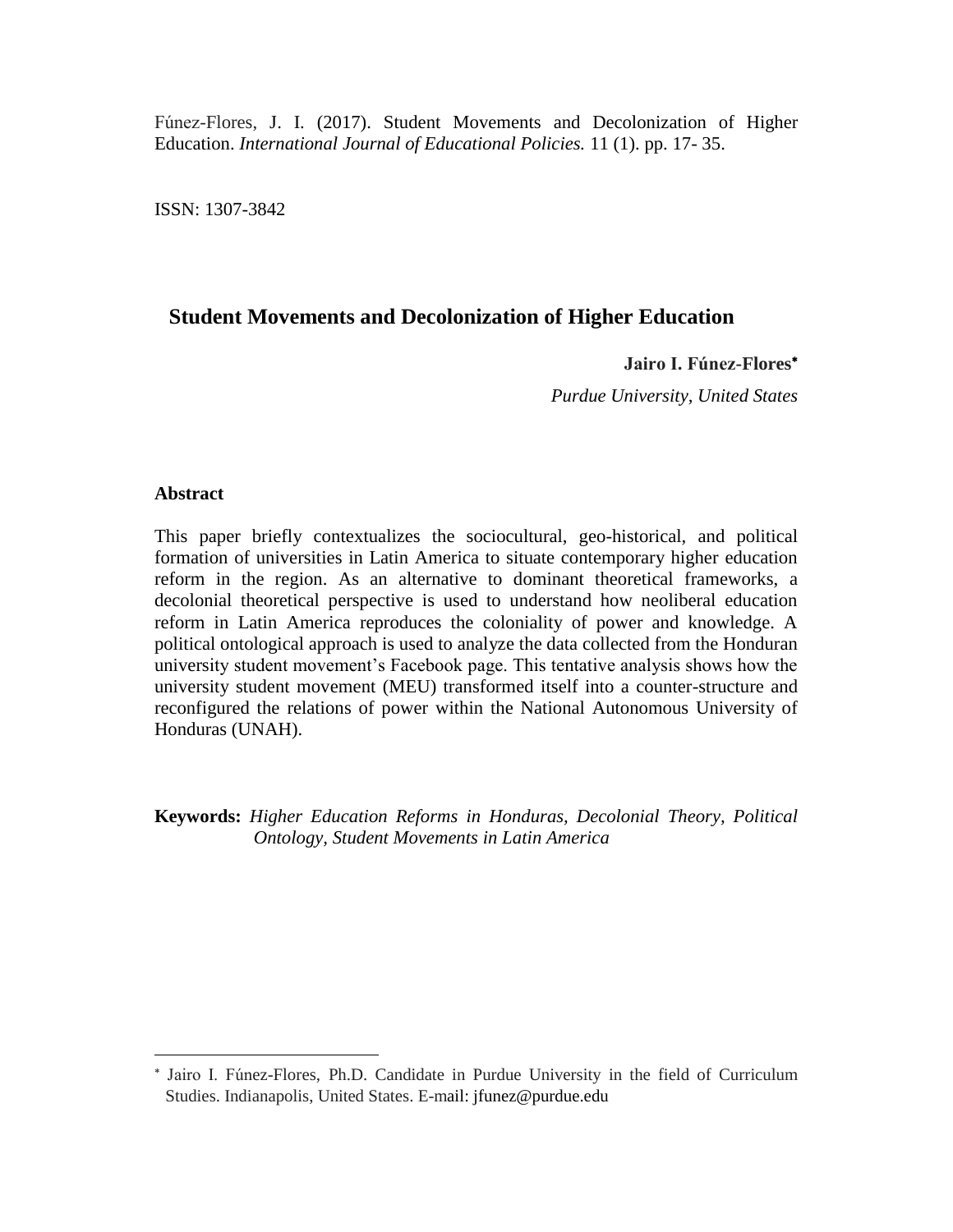# **Introduction**

The internationalization of higher education and the exportation of universities and curricula is not a new phenomenon. During the  $16<sup>th</sup>$  century the Spanish Empire became the first to establish universities in the colonized lands of what is now called Latin America in the  $16<sup>th</sup>$  century (Santos, 2005, 2012). The curriculum, organized by faculty (e.g., law, engineering, and theology), facilitated the expansion of Spain's political, economic, and religious institutions in the so-called "New World." Thus, knowledge organized in the university produced and reproduced the creole and peninsular subjects required to effectively administer the Spanish Empire and the Roman Catholic Church (Mignolo, 2011; 2012).

After many countries in Latin America became independent in the early 19<sup>th</sup> century, the university was reconfigured. Liberalism was the dominant political worldview that articulated itself most forcefully within the university, transforming it according to the needs of the nascent modern nation-state. The Latin American university at the time could be characterized as Napoleonic —an elitist model for and by "enlightened" men (Bernansconi, 2007; Brunner, 2014).

In the early twentieth century, however, student movements in Latin America began to crack the very foundations of the hardened colonial and Napoleonic traditions of the university. In Argentina, the Cordoba Manifesto of 1918 initiated the process of transforming the universities structurally and ideologically (Santos, 2005). Soon after, student movements formed and mobilized across Latin America to democratize the university. The goals to restructure the university from the bottom up was intended to rid it from hierarchical and monastic traditions. These efforts eventually led to national education reforms toward secularism, autonomy, democracy and co-governance, and free education, all of which were included in national constitutions.

If we fast forward to the last quarter of the  $20<sup>th</sup>$  century, we begin to see the implementation of neoliberal education reforms and the erosion of previous reforms. The education policies passed in post-coup Chile under the Pinochet dictatorship, for instance, initiated the first "neoliberal revolution" (Hall, 2011), albeit without social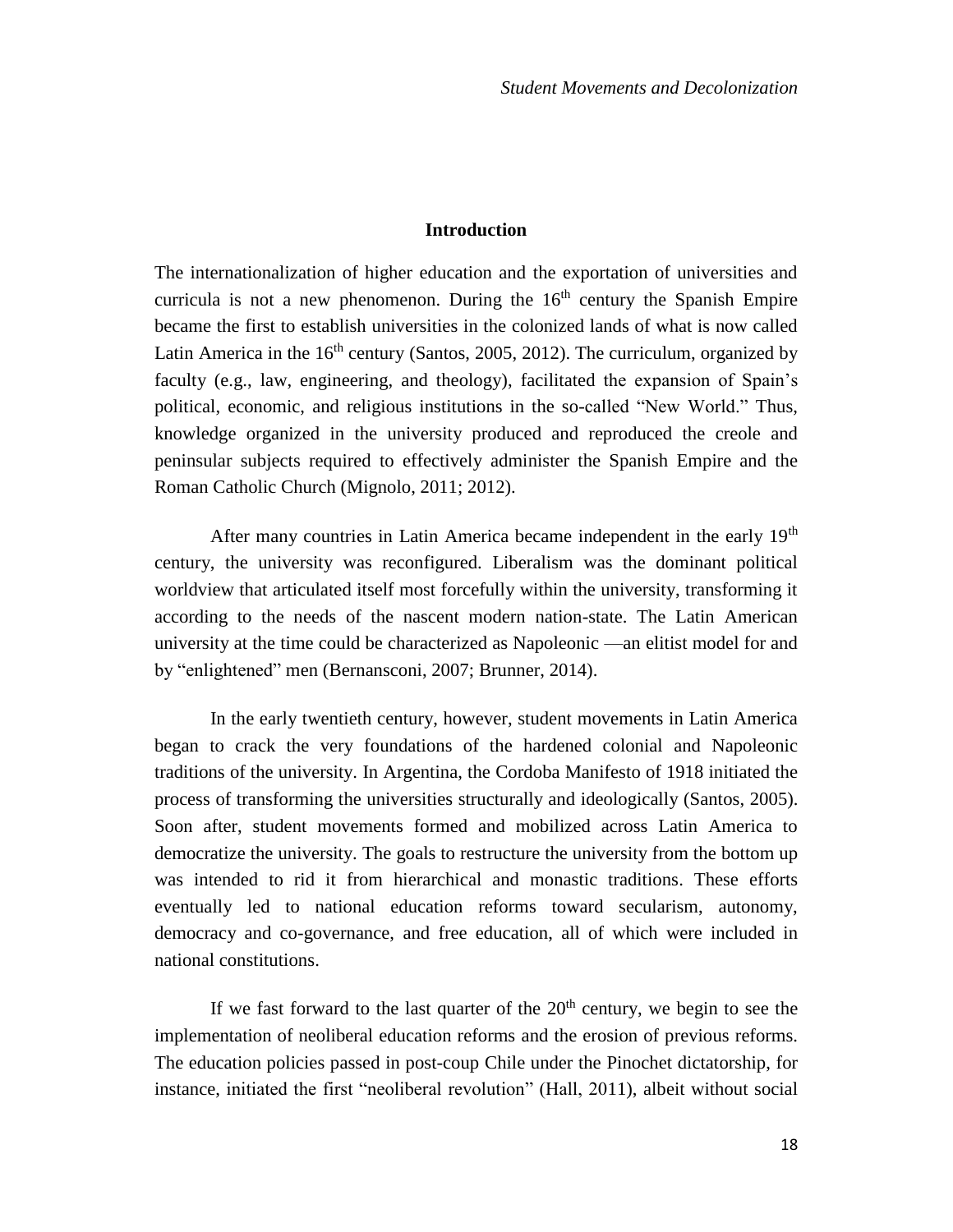consent (Torres, 2011). All the democratic gains made during the Allende administration were immediately removed from the constitution, education policies, and university missions (Bellei, Cabalin, & Orellana, 2014; Cabalin, 2012; Stromquist & Sanyal, 2013). However, most countries, did not fully adopt neoliberal education policies as early nor as drastically as Chile (Bernasconi & Celis, 2007). Nevertheless, in recent years, major education reforms have been implemented in Latin America. It can be speculated that the financial crisis of 2007 and its lasting effects have played a significant role in reshaping universities globally.

Thus, higher education reforms reveal how neoliberal globalization is (not unlike the Spaniards' global project and mission centuries prior), more than anything, a recolonizing and restructuring process seeking to meet the demands of the global knowledge economy—an economy that, once again, ignores the local sociocultural, historical, and geopolitical context.

## **Neoliberal Globalization and Modern Theoretical Approaches**

Within this conjuncture, it is imperative to conceptualize the parallel movement of neoliberalism and globalization. In relation to each other both concepts can be viewed in at least three ways: 1) as two separate yet universal and natural economic and cultural processes; 2) as late capitalism's globally restructured form whereby the unprecedented neoliberal economic forces drive contemporary globalizing processes more rapidly within a context of rapid technological advancements; and 3) as inextricably linked processes through which colonial domination finds its continuity in a reassembled geopolitical context in which the economic, political, epistemic, and technological power of the United States saw a rapid ascendance after World War II—a historical context in which decolonizing movements emerged and cold war geopolitics began (Jameson & Miyoshi, 1998). It is this last perspective many critical and decolonial scholars historically situate the current neoliberal globalizing conjuncture to conceptualize and contextualize the implications of knowledge-power (re)production around the world. Arturo Escobar (2010) labeled this process imperial globality and global coloniality, while Altbach (1975) phrased the initial stages of globalization as the 'servitude of the mind' (as cited in Arnove, 1980, p. 57). To understand these transformations Williams (1977) had already called for an "'epochal' analysis" that could map the residual and emergent sociocultural and economic practices in relation to the dominant form (p. 121).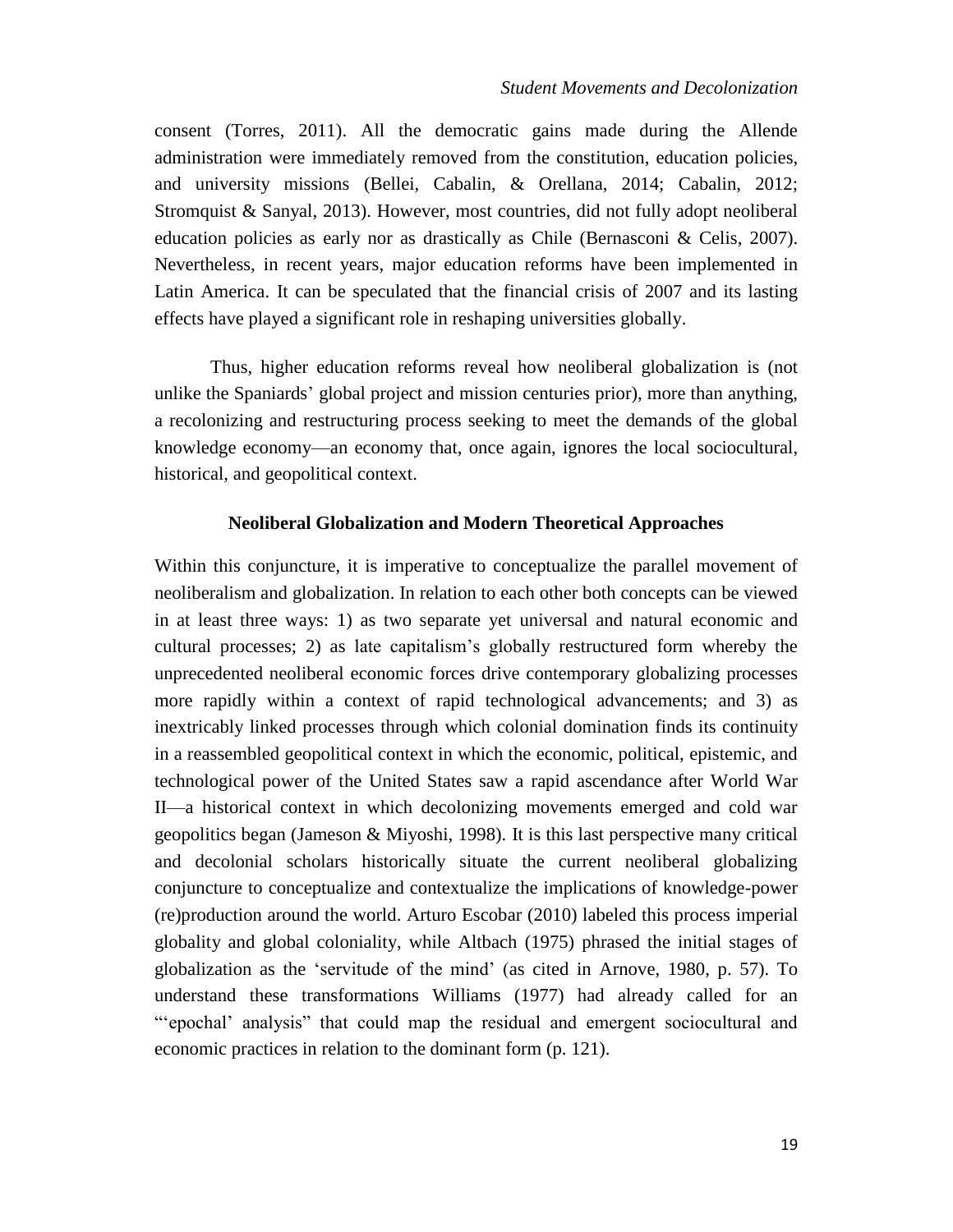According to Robertson and Dale (2015), the three dominant theoretical approaches informing higher education research within a neoliberal globalizing context are "world polity theory, world systems theory, and globalization as providing a 'structured agenda for education'" (p. 157). World polity theory adopts a cultural and cosmopolitan outlook toward globalizing forces and accepts Western modernity as the inevitable path of development for all nation-states. This perspective views these forces as a natural process through which a harmonious 'world culture' and 'world polity' will be brought into being through Western values and knowledge embedded through higher education reform (p. 157). What is left out from world polity theory is the "experiential" and the articulation of knowledge-power within and across the university. Similar in its global scale, world systems theory takes an economic perspective and looks at the ways in which decontextualized "narrow ranges of roles and scripts" are expressed in education reform. These "scripts" or curricula perpetuate dependency, on the one hand, and sustain the "ideology of progress and modernization" on the other (p. 158). If world polity theory overemphasizes a universal culture as a future imaginary, world systems theory underscores the global economy. The third dominant perspective is the structured agenda approach. This approach looks at the ways in which international mechanisms such as the World Trade Organization, World Bank, and the Organization for Economic Co-operation and Development promote neoliberal education reform in countries around the world. It proceeds from a political economy paradigm, usually informed by a Marxist perspective, and it emphasizes the role the nation-state plays in the "global project of neo-liberalisation" (p. 158). As Robertson and Dale argue, this approach ignores the cultural domain, "tends to reduce economy to the capitalist economy" and, for the most part, does not consider agency "beyond the contradictions of capitalism" (p. 158). In other words, what lies in the exterior of the modern dialectic is ignored in the analysis. Clear examples found outside of this totality would be the indigenous, peasant, and student movements reclaiming knowledge-practices of resistance. Some regions have begun the process of opening "pluriversities" in the Andes and in the Mayan communities of southern Mexico (Walsh, 2012).

It is not surprising that comparative higher education research greatly depends on the modern theoretical frames mentioned above to analyze Latin America. To use the nation state as the unit of analysis predominates, and it is argued to be the most effective way to obtain a comprehensive picture of the region's implementation of education reform and its outcomes (Bernasconi & Celis, 2017). To set limits on what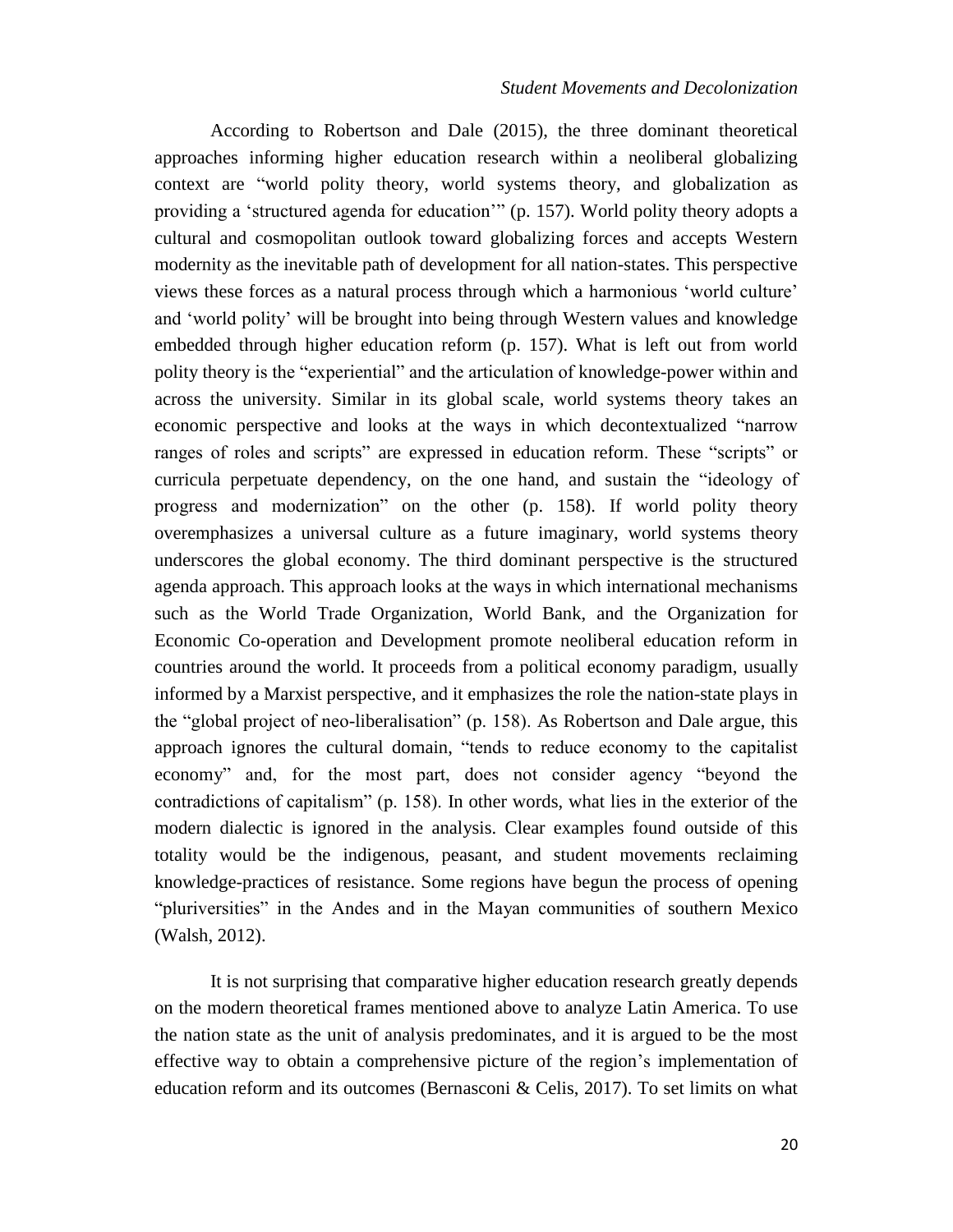is understood as reform, Bernasconi and Celis define higher education reform "as a coherent set of public policies deployed by a national government with the goals of transforming totally or partially the structure or organization of a higher education system, its governance, its funding, its functions, or its results." (2017, p. 4). These reforms usually find their origin outside of the state, and, as mentioned previously, are integral to structural adjustments programs imposed by supranational organizations such as the World Bank, International Monetary Fund, and World Trade Organization. What is typically ignored in much of the literature, however, is the resurgence of socialist governments in many Latin American countries. These governments created counter educational structures that increased availability and accessibility and simultaneously resisted neoliberal education reform (Muhr, 2010). Through South-South cooperation, for instance, several South American governments slowed neoliberalism's relentless march to deregulate and privatize higher education by establishing university partnerships and reciprocity programs. As Muhr sustains, "South-South cooperation as Third World emancipation, decolonisation, and collective self-reliance" is an emerging phenomenon which cannot be left out from our analysis (2016, p. 556). Although this emergence is important to consider in research, the reemergence of rightist governments should not be ignored. Efforts to revert regional, national, and even municipal counter-structures expose where problematic-spaces and tensions can be found (Grossberg, 2010).

Within this politically-charged and antagonist context, there is no doubt Latin American national autonomous universities, especially the ones in countries where student enrollment is high (e.g., Mexico, Uruguay, and Central American countries), will continue to hold on to their sociocultural, historical, and political idiosyncrasies. While Bernasconi (2007) believes that these universities are anomalies and allochronic, Brunner (2014) argues that the remaining democratic Cordoba principles found in Latin American autonomous universities carry oppositional value needed to resist neoliberal education reform. Contemporarily, the university's cultural, ideological, and ontological identity has certainly diminished, but much is still unknown how Latin American autonomous universities will regain lost democratic principles and adapt those which have remained.

Undeniably, the global economy exerts considerable pressure on nation-states and universities. As state governments find themselves trying to meet the demands of the global knowledge economy, its cadres, and, when pressure from below is high, the needs of civil society, students and faculty find themselves in the institutional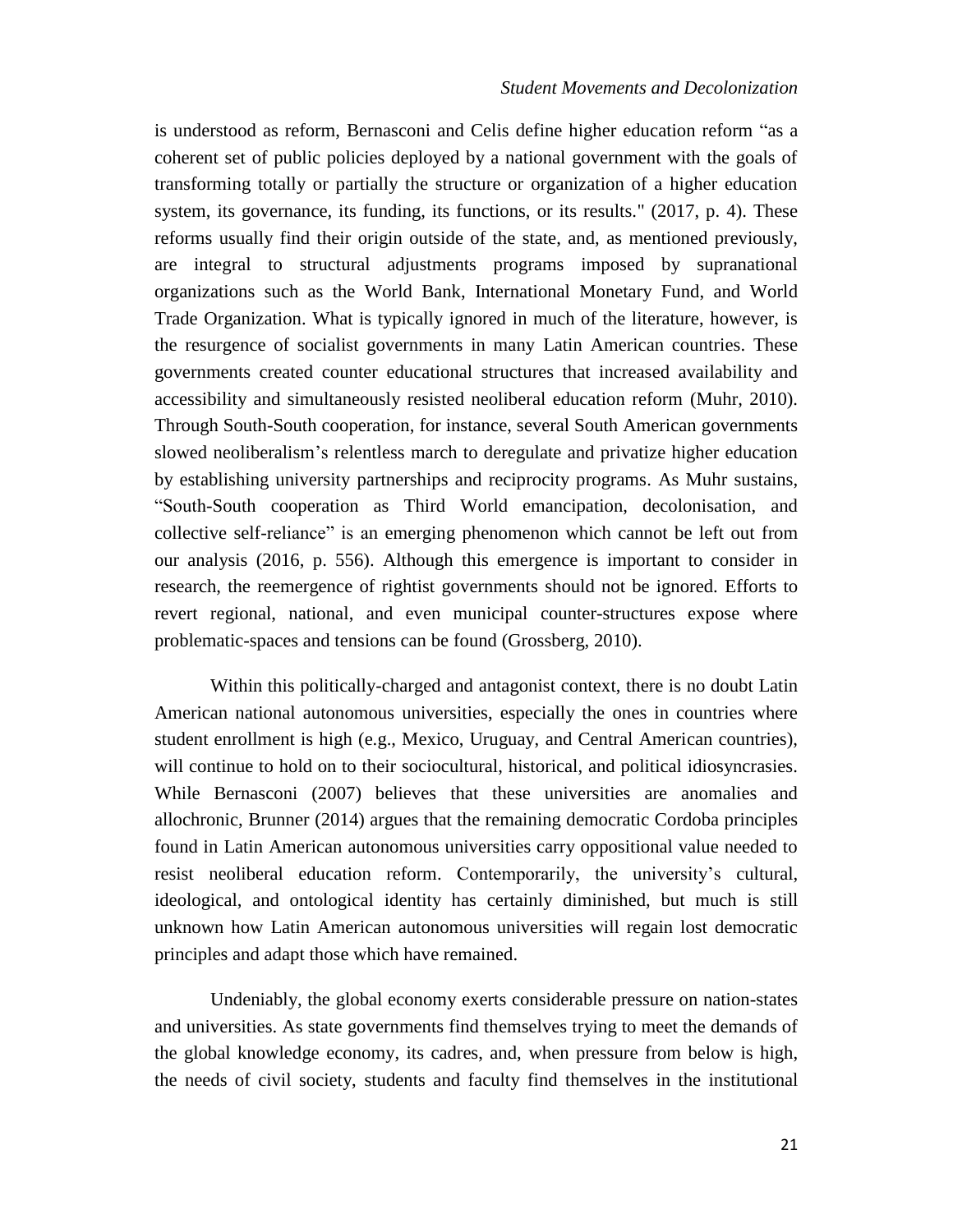trenches. It is from and within this problematic space where the rest of the paper dwells.

#### **An Alternative Perspective**

To dwell from and within the particularity of place, an alternative theoretical perspective is needed. The decolonial perspective, which should not be confused with postcolonial discourses, has been adopted in this paper elaborated by the loosely associated political intellectuals/activists who form part of the interdisciplinary modern/colonial/decolonial research program (Escobar, 2007). While postcolonial discourses draw heavily on postmodern and post-structural thought, decolonial theory aims at delinking from the dominant Western modern frame. In other words, it engages in the body and geopolitics of knowledge—i.e., the locus of enunciation the place from which all words and worlds are spoken and created—in order to disrupt the coloniality of knowledge, power, and being. Thus, decolonial ways of theorizing "brings to the foreground a silenced and different genealogy of thought" (Tlastanova & Mignolo, 2012, p. 33), one that speaks to the historical specificity, in this case, the colonial difference of what is now called Latin America. If, therefore, postcolonial discourses depart genealogically from the enlightenment, as many "post" discourse do, the Latin American "decolonial option" begins in 1492.

Decolonial perspectives have seen a resurgence in political philosophy (Mills, 2015), anthropological and methodological approaches (Escobar, 2010; Smith, 1999), feminist discourses (Lugones, 2010), ontological (Maldonado-Torres, 2007; Wynter, 2003), and epistemological considerations (Connell, 2007; Mignolo, 2011; 2012). Because this emerging (Williams, 1977) way of theorizing works from alterity and with the situated-subjugated-subaltern knowledge found therein (Dussel, 2010; Foucault, 1980; Haraway, 1988; Mignolo, 2012), they tend to clash with dominant Western theories and the inert academy. Through conventional ways of doing research, additionally, the civilizational processes of Western modernity, including the ways in which knowledge-power is articulated and crystallized within universities, is hardly ever problematized. For this precise reason, a decolonial perspective is apropos in looking at the ways in which Western modernity, including its dualist onto-epistemology, reproduces coloniality through education reform, and the ways in which students challenge these impositions to know, do, and become otherwise.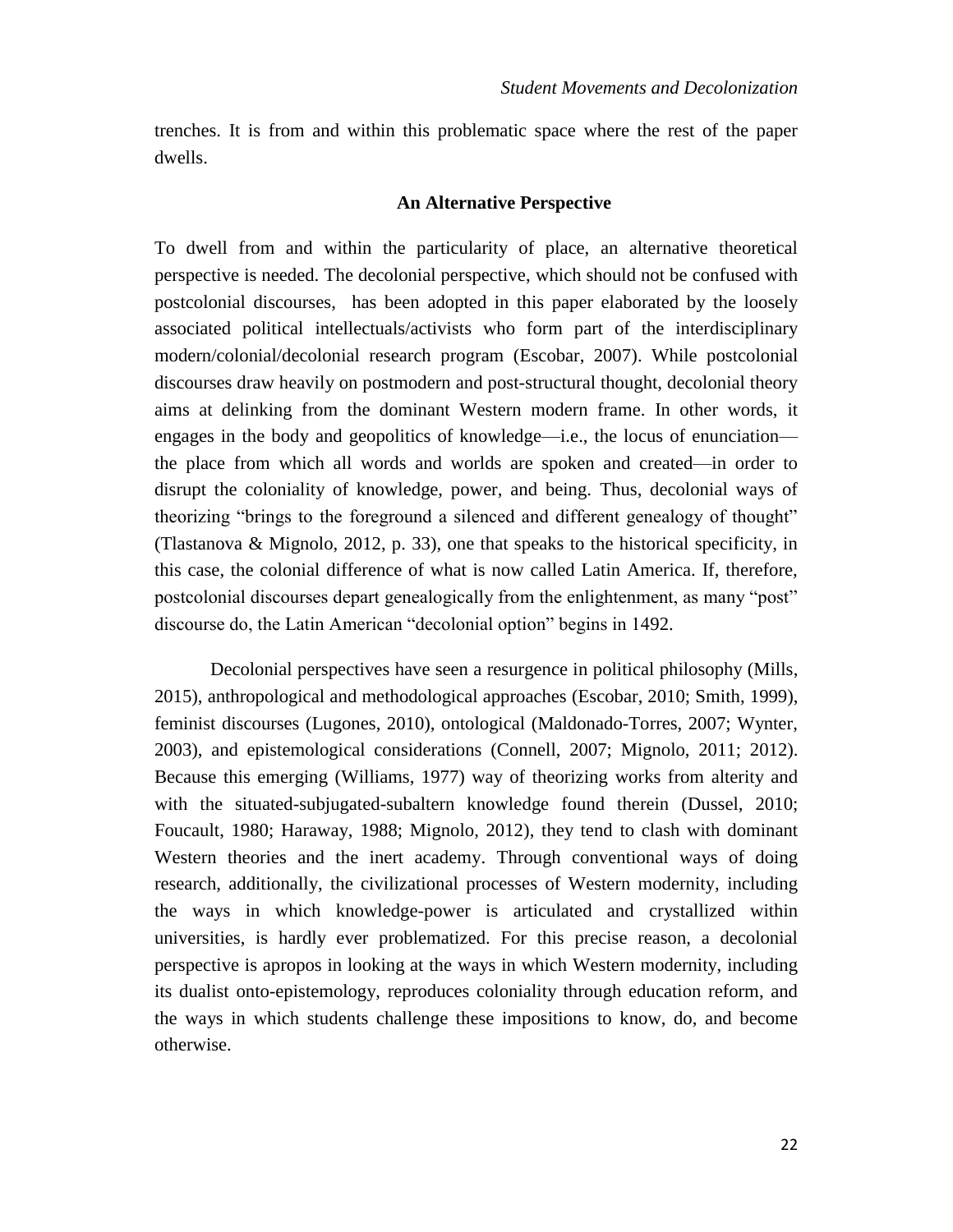Silova et al. (2017) maintain that Western theoretical and methodological approaches usually measure higher education in non-Western societies through an ostensibly universal yardstick. Consequently, nonwestern epistemic and ontological differences are portrayed as inferior, undeveloped, and without value. They believe a decolonial perspective can "disrupt the linearity and singularity" of Western epistemologies and methodologies by privileging forms of theorization from a grounded context that problematizes the nation-state as the central unit of analysis (p. 76). Silova et al. use Mignolo's (2012) border thinking to conceptualize how and where hegemonic Western knowledges encounter subaltern knowledges, and how the latter actively resists epistemic colonization. Border thinking works from this conceptual tension to understand how the insurrection of subjugated knowledges contest that which is imposed through education reform. Methodologically, they argue it is imperative to "disturb 'the tranquility with which we usually 'consume' research and its objects and subjects' (p. 77). To accomplish this, a polyvocal approach is preferred to include the voices (I will add enactments later) of others to fracture the coloniality of knowledge. I quote Silova et al. at length to clarify their approach:

> In addition to pluralizing...pasts, presents, and futures, as well as revealing the relations of different 'worlds,' we need to analyze the ways in which hierarchies of knowledge production position academics and create symbolic closures imposed collectively on people. To make research politically different would mean to empower researchers to study their own conditions through methodologies that encourage antiessentialist and diverse research approaches, as well as multiple articulations and representations. Escobar (2007), for example, argues for ethnographies that would avoid the epistemological traps of the studies of modernity. These studies would engage with 'colonial difference and border thinking from the ground up, so to speak, for instance by engaging with gender, ecological, or economic difference'….Similarly, Mignolo (2013) contends that this could be done by engaging in "border thinking," that is, thinking within the borders we are inhabiting—'not borders of nation-states, but borders of the modern/colonial world, epistemic and ontological borders' (136–37). This means writing our own cultures, knowledges, and ways of being without constantly translating or comparing them to Western norms.

Research, therefore, should do more to upset the reproduction of coloniality sustained by the arboreal academic global structure located in the "lettered city" of Western modern civilization (Aparicio & Blaser, 2008). Because research practices tend to erase other ways of knowing through the application of "distinctively Western-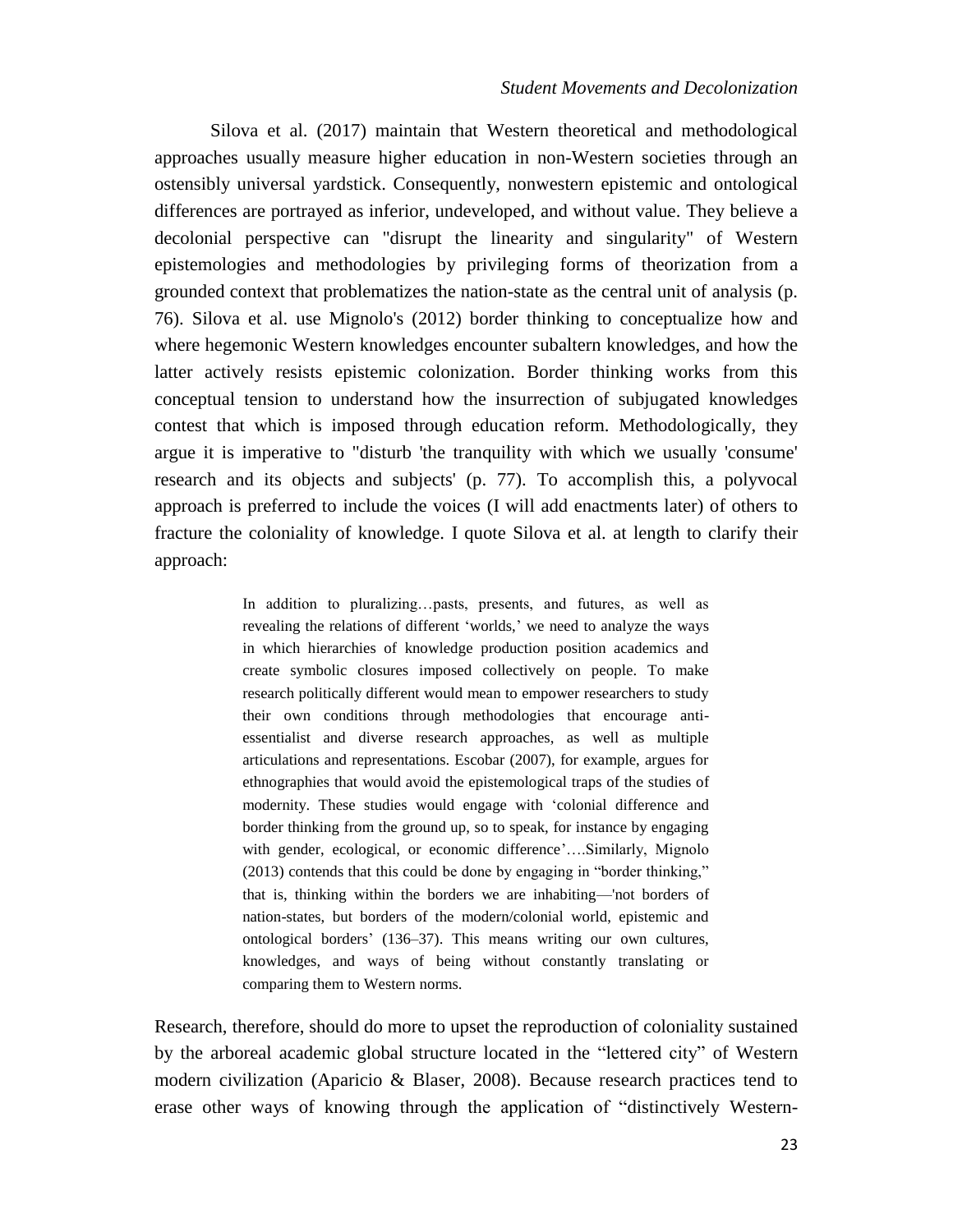developed theoretical traditions" as Robertson and Dale (2015) detailed, it is crucial for hidden/forbidden knowledges to enter the conceptual space (Silova et al., 2017, p. 80). To do so, the binary constructions of policies facilitating modern temporality from traditional to modern, from non-western to western university models, from underdeveloped to developing to developed—should also be interrupted.

Thus, modernity, and its hidden darker underside, coloniality, can be conceptualized as two coemerging and co-sustaining Western projects which find their instrumentality presently through neoliberal education policies (Mignolo, 2011). To counter hegemonic forms of doing higher education research, decolonial, antiessentialist, and politically engaged approaches are crucial in making epistemologies of resistance and their alternatives more conceptually visible.

## **A Political Ontological Approach**

I draw on Mario Blaser's (2007, 2013) political ontological approach to dwell in the epistemological and ontological borders. This approach makes a "foundationless foundational claim" to conceptualize institutional culture more politically dynamic whereby people intersubjectively engage in reality-making knowledge practices (Blaser, 2013, p. 551). It looks for pluriversal "ways of conceiving what exists…give substance to the notion of multiple ontologies, [which means that] understanding ontology as performance or enactment" is crucial in understanding how knowledgepractices and actions resist modern forms of being and knowing (Blaser, 2012, p. 552). In relation to education reform, a political ontological approach works from the ground up to understand how students politically involved create knowledges of resistance to socially reassemble the political horizontally and unsettle the verticality of politics in times when community dissolves and when modernity's possessive individualism encroaches with its false promises.

An important heuristic device for this approach is storied performativity. I used this heuristic to understand how meaning-making practices and stories resist neoliberal education reform and the knowledges embedded within. From these stories and practices, the ways in which actors intersubjectively engage in the political domain to interpellate the institutions they seek to transform is elucidated. This interpellation, I argue, has the potential to create a counter-public pedagogical structure in the process where subaltern knowledges can emerge and unfold. Unlike the Althusserian top-down version, this inverted interpellation looks at the ways the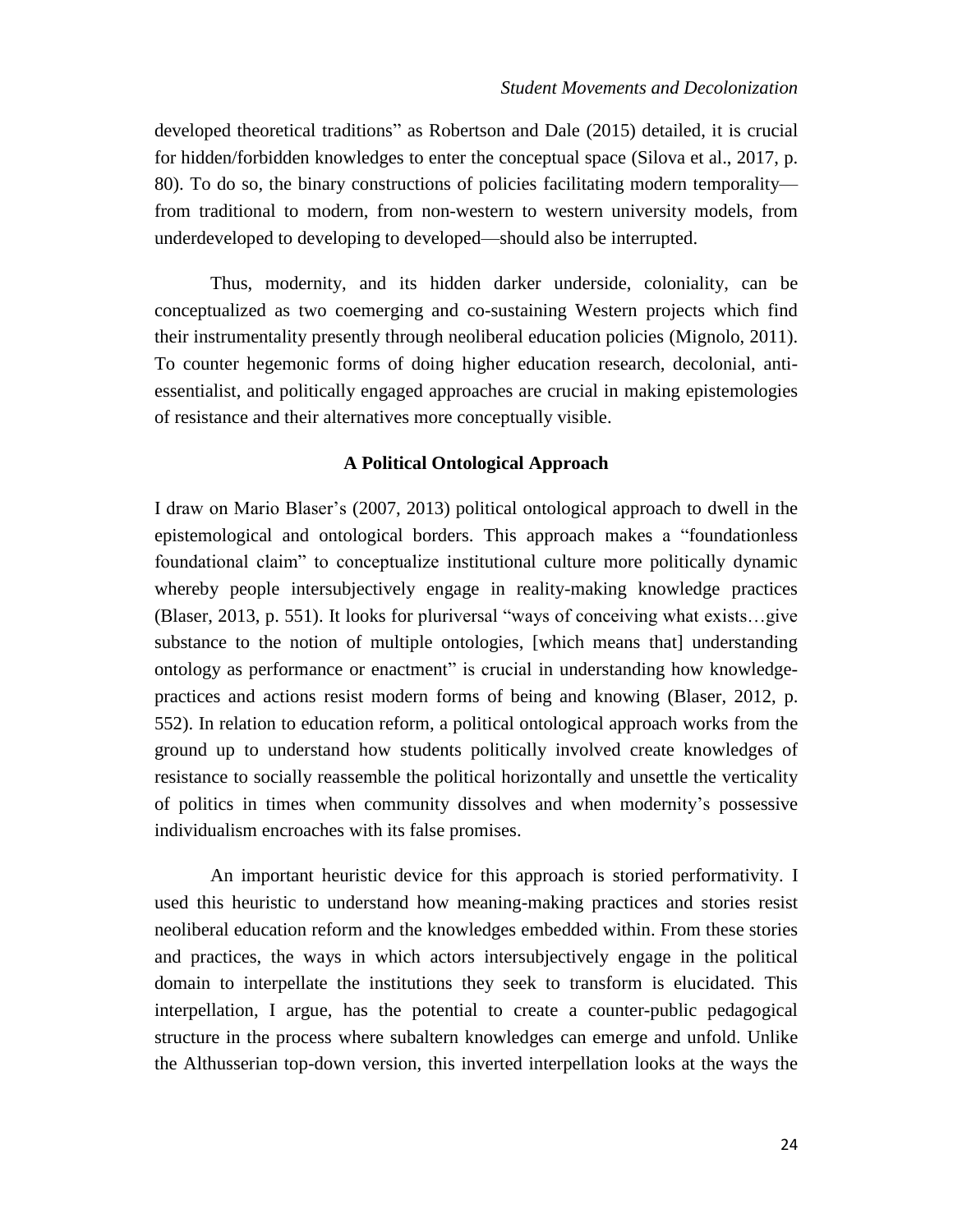political is narrated and enacted collectively. By listening to counter-narratives in relation to their enactments, a more complete story of resistance can be told.

To understand the emerging university student movement within a post-coup neoliberal Honduran context, I needed to transcend the reductionist discourses emphasizing the privatization of education. By doing so I was able to identify the tensions between the various ideological discursive formations, the politicallycharged university culture, and the practical and political involvement of students in resistance. Storied performativity allowed me to explore the relational dynamic between what is narrated and what is enacted within and between the various student associations and the broader university student movement, *el Movimiento Estudiantil Universitario* (MEU) of the National Autonomous University of Honduras (UNAH).

To ground this political ontological approach, I analyzed the virtual dimension of the student movement and used a decolonial perspective along the way. The Facebook page used by the student movement includes videos, photographs, and documents which function as a democratic organizational and informational tool. Although I did not collect "real" data on the ground, the embedded discourses included on Facebook nonetheless showed how the political is enacted and how the onto-epistemological is storied to resist the modern ways of knowing and being underpinning education reform directed at the (UNAH).

# **A Tentative Analysis: The Faceless Facebook**

Unknown faces hide behind makeshift ski masks made from ragged T-shirts. Though faces hide, many pairs of dark brown eyes resolutely reveal themselves to the world. In a way they resemble the Zapatistas of southern Mexico. In many ways they resemble no one.

The faceless students, *los encapuchados*, march the streets of the Honduran capital city of Tegucigalpa. Those in front collectively carry an enormous banner. On it, the timeless image of Karl Marx is accompanied by a cigar-smoking Fidel Castro, a contemplative Che Guevara, and a piece-sign-wielding Berta Caceres, the recently murdered environmentalist indigenous leader. Superficially, these images simply illustrate some well-known thinkers and revolutionaries. At a deeper level, the images signify what the university student movement believes the route to political change is—a stance which includes both militancy and peace and the refusal to choose one over the other. The wording surrounding this image reads: "Sociology is Woman,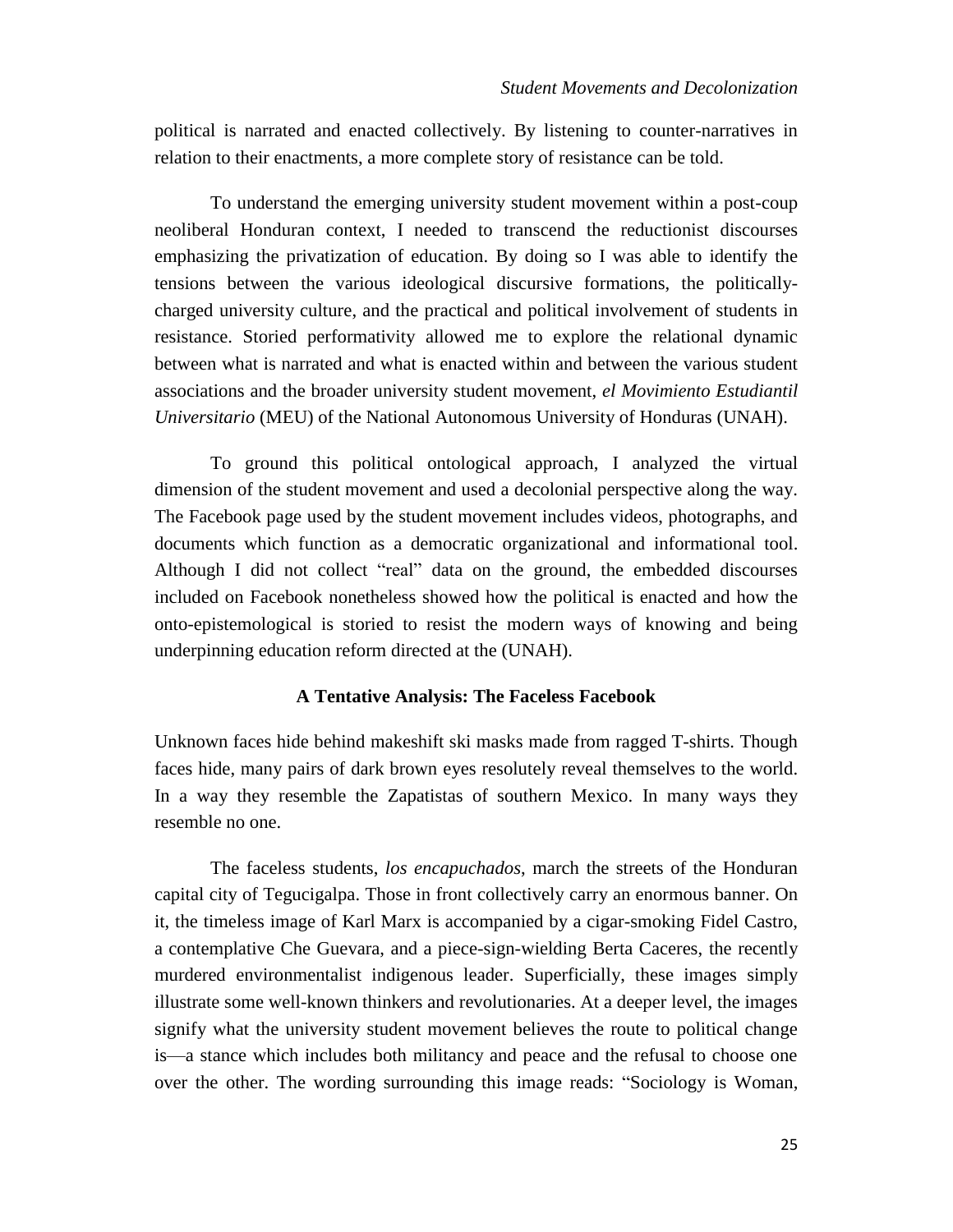Culture, Ecology, and Struggle." Do the images and the words contradict each other? Indeed, the words do challenge the androcentric and dualist (nature/culture) views held by modern perspectives. Instead of sociology signifying the abstract concept of society, the ontological word "*is*" shows how knowledge, being, and power are inextricably linked. A body of knowledge such as sociology, for instance, becomes one collective formed by women, first and foremost, and the political, ecological, and cultural domain. Can this be a sign of intellectual decolonization or is this my own interpretation?

Other banners are not sociological but poetic. They hold the poems of Pablo Neruda, Rubén Darío, and José Martí. Poetic words from Marti's *Nuestra America*  (Our América) whisper seductively to willing ears (1974). The faceless listen. The specters of their/my past are summoned to conspire against the specters of the West.

The faceless continue their march under the beating sun. Cars honk, flaming tires block the streets, and brown bodies are on the move. Brown bodies move and resist. Resistance as movement and social movement as resistance. Meanwhile, the military police wait for the right moment to repress, kill, torture. For now, they smile at the cameras. In the silent night, their smiles will disappear under horrid balaclavas. They, too, will conceal their identities as they hunt down known activists. This is how the game is played out in post-coup Honduras.

The faceless walk in unison toward the legislative palace where congress meets. Students chant unity and solidarity slogans. "*El pueblo unido, jamás será vencido*"—"the people united, will never be defeated." This translation does not show the semantic difference between *pueblo* and people. *Pueblo* means much more to those who enunciate their world in the Spanish language, to those who let out an existential cry of resistance. It conceptualizes the intricacies between the communal, cultural, and political instead of the individual collection of contractual relationships forming part of the modern nation-state. A united *Pueblo* is always already connected to power, and the ways it can be taken back through collective action directed at institutionally mediated power. In the streets, the faceless students are the actors enacting and narrating the collective. They are enacting a very dangerous story in times of colonially possessive individualism. If the individualistic and social Darwinist neoliberal ideology of progress and development is a colonizing global force, can the revindication of the collective be a decolonizing force in its own right?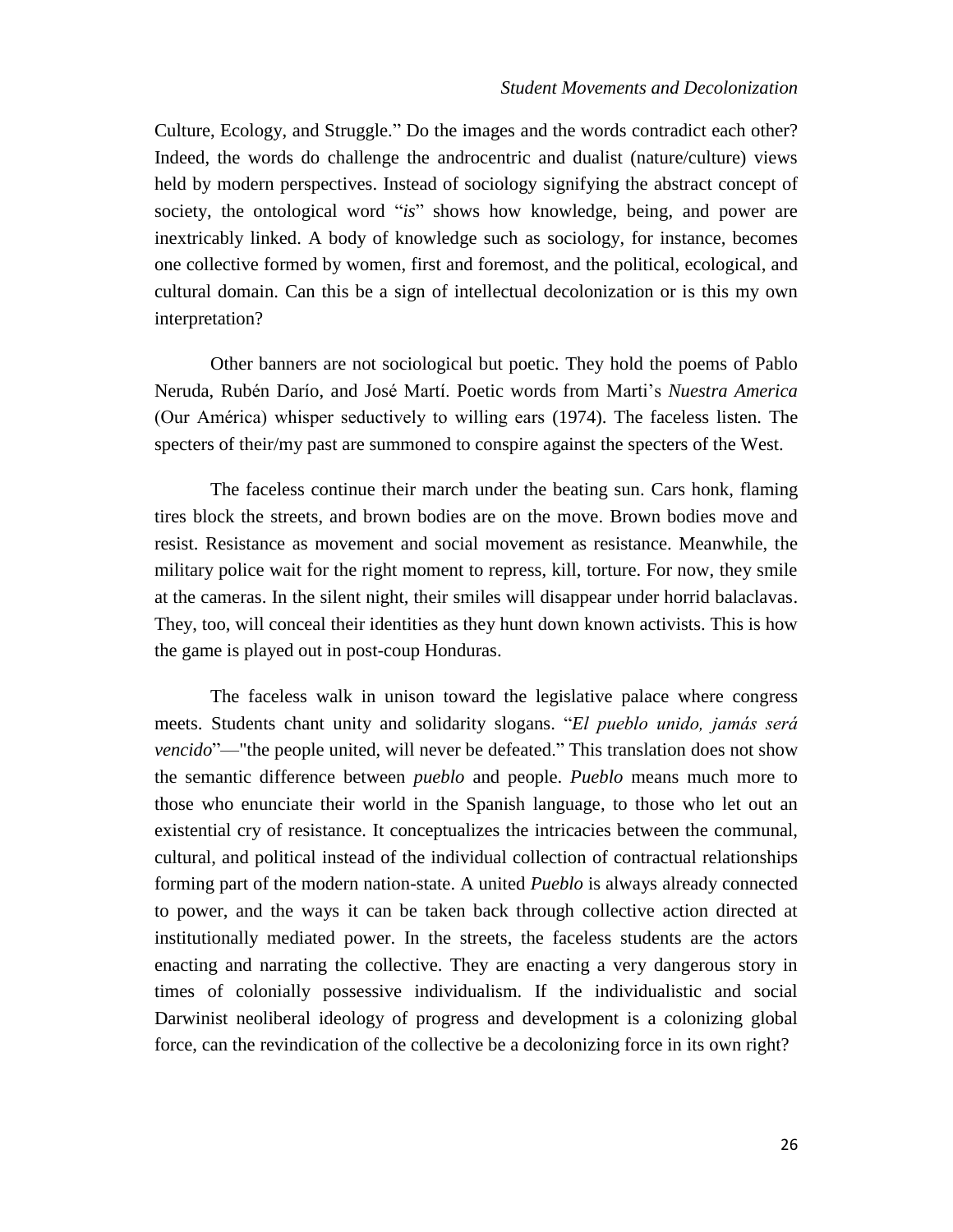The student movement demands the resignation of the university president, Julieta Castellano, who [was claimed as] is only the neoliberal agent of the state and a minor figurine in a brutal transnational game. Another demand is for the state to respect the autonomy of the university. Autonomy, in this case, does not only mean public; rather, it means the right for self-determination, the right to govern what is taught, how it is taught, and who it is taught by. Autonomy, more than anything, means to reclaim and decolonize the curriculum—i.e., the right to have collective power over matters that have historically been held by the powerful grip of the few.

A distant observer unaware of the sociocultural, historical, and geopolitical context might ask why students hide behind masks. A university student's Facebook post on this topic answers this question unequivocally: "If we take off our masks, they will expel us, and the death squads will assassinate us. This is the reality lived in the UNAH." Another student adds to the post and says, "They will be able to frighten us, violate our rights, imprison us but never, never will they take away the courage and love that makes us raise our voice. With our peaceful conscience, we will rise to face this dictatorship, this oppression." And yet another student expresses that "for us education means to think, not to obey" and "everything in life is achieved through social struggle." By listening carefully to what students say and do, one can get a clear sense of what students are up against and what they believe can lead to social, cultural, and political change. The *pueblo* is the only way forward—a pueblo that always privileges the collective "we" before the individualistic "I."

If one were to decontextualize the student movement, the deep structures would clearly remain hidden and the student actors involved in creating counterstructures would be left omitted from the story (Muhr, 2010). Students are not organizing, protesting, and blocking major highways within a militarized post-coup context only because higher education is increasingly being privatized. Rather, the real sociopolitical, economic, and historical structures of Honduras are what drives many to disrupt and reconfigure them, even if slightly.

Understanding that Honduras has literally been the United States' strategic Central American military base since the 1980, allows us to place the social unrest in a broader historical and geopolitical context. From this military presence, it can be speculated that Honduras could not possibly create a counterhegemonic movement in the 80s. As history plays a sadistic game of catch up with Honduras, events have unfolded rapidly. It became the first country in Western hemisphere to have a successful military coup in the  $21<sup>st</sup>$  century, in 2009 to be precise. Immediately after,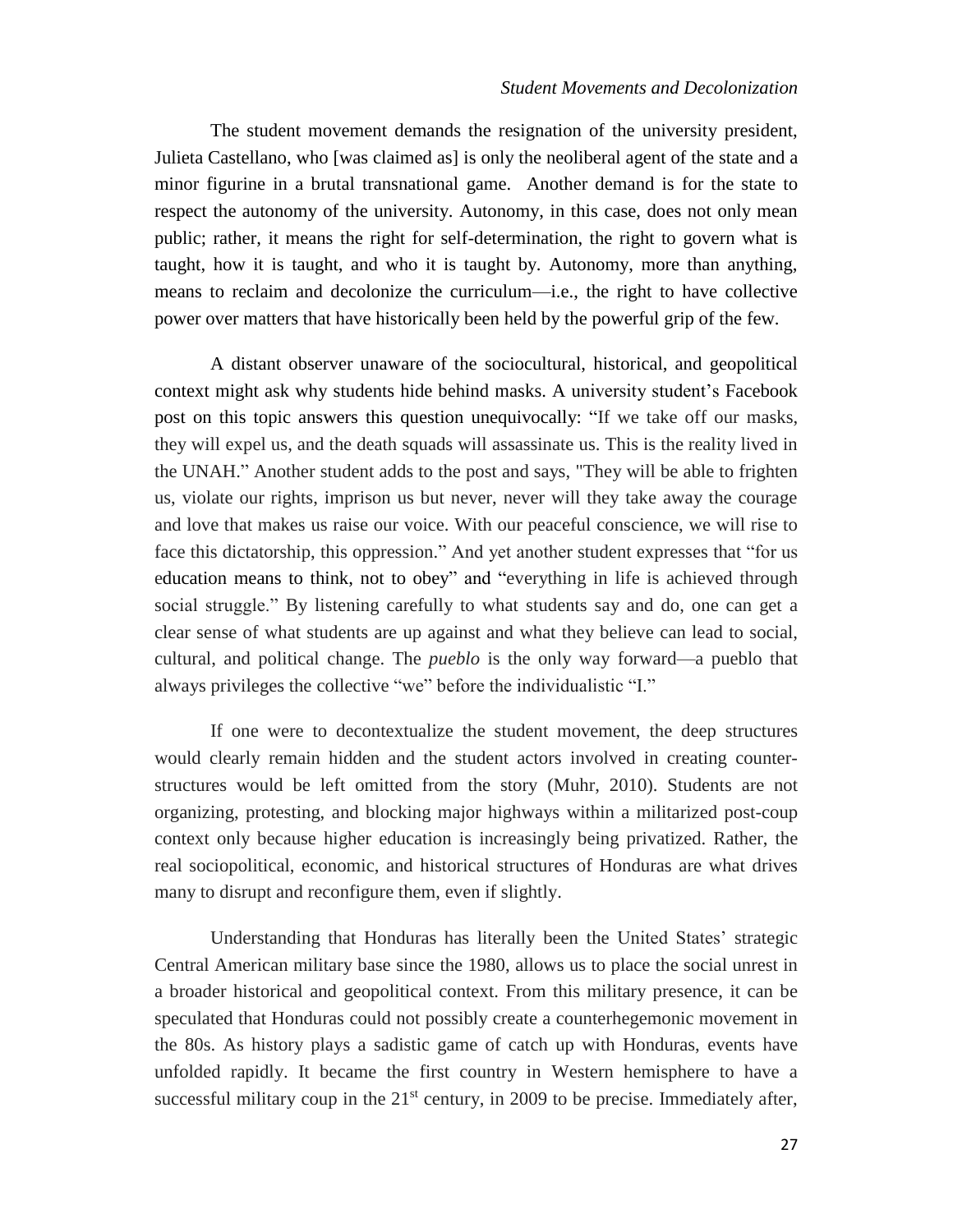Honduras found itself in an unstable milieu many conservative and liberal political and military leaders believed time would assuage. Actuality proves that the coup had drastic sociocultural and political effects. Many students involved in the protests grew up in a political climate in which they had first-class seats to witness the two-party system crumble along with the liberal-conservative social consensus of the past. As modern institutions crumble before their eyes, the energetic and youthful intellectual contingent rebuilds the collective to face the storm to come.

Together, university students create knowledges of resistance along the way, and they reassemble the sociopolitical and cultural domain horizontally instead of vertically. Possessive individualism now finds it more difficult to recolonize institutional space and disrupt the verticality of politics in times when community dissolves and when modernity's possessive individualism encroaches with its false promises. Because of their political involvement, I believe these students are the first organic intellectual bloc to form in the nation. Paradoxically, never have so many students questioned traditional political parties yet taken the political domain so seriously. Indeed, they are contesting the geopolitics of knowledge and power, including the economic interests represented by the curricular changes implemented through education reform. What knowledges students will create and what actions they will take to continue to distance themselves and *their* public university from future neoliberal education reform is yet uncertain. What can be concluded is that modernity's developmental path, to the very least, was slowed down through knowledge-practices of resistance. These epistemologies of resistance have prevented neoliberal education reform and the knowledges embedded therein from crystalizing within public university space. They have, in other words, interrupted neoliberalism's ideological normativity from settling in institutionally. I argue that, in this case, the ideological state apparatus that discursively interpellates outwardly and ostensibly mechanistically toward the so-called complacent masses to reproduce itself was not effective. When the fourth education reform was passed in 2014, students from every department created their own student organizations. The few democratic Cordoba principles written in the national constitutional had finally been reclaimed. This form of organization began an unforeseen political project. In 2015, with the implementation of new academic standards and curriculum (Escobar & Barahona, 2017) the University Student Movement (MEU) was formed, and it became the student front for all departmental student organizations. By converting itself into a macro student organization, MEU also became a counter-structure able to ideologically interpellate the very institution the state wanted to use as a neoliberal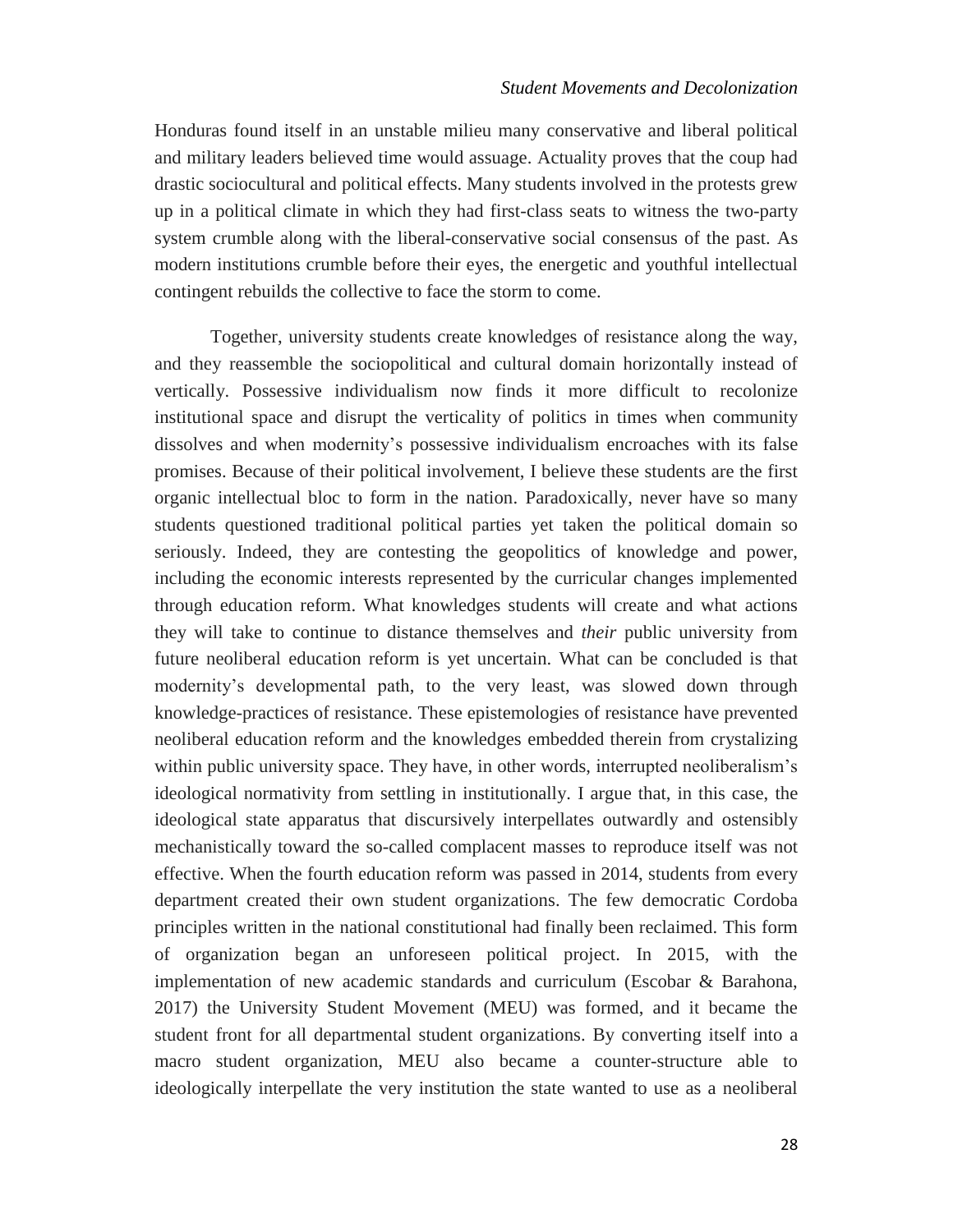instrument. They have, additionally, disrupted all university activities and took over all building for one semester in 2016 and almost an entire school year in 2017. The dominant discourse was contested through student assemblies, social mobilization, public speeches, and even Facebook served as a virtual democratic platform for collective decision-making and voting. Unlike other dissipating social movements, MEU is characterized by constant horizontal movement that articulates itself within and across university space. It thus cannot be seen simply as activism nor as a transient protest never to be seen again. It has now become a political collective within the autonomous university—one that, from the strength it has gained, will not disappear any time soon.

Ultimately, thinking and doing otherwise was effectively employed through political action that shifted some power back to the *pueblo*, an organized collective from which a new social-cultural-political imaginary was formed. Regarding political action, one student expressed:

> Sometimes we confuse the political with party politics. All humans are political, but not all are supporters of party politics. Unfortunately, today we are confusing that, and many think that when students summon their will to mobilize against a political party and the president acting against the constitution and the people [pueblo] they are simply entering party politics.

Another student adds to the post and says the:

UNAH is a state institution. If the state is corrupt, the university will also be corrupt. Decisions made at the presidential level affect the university population, working class professors and students. We are not a country within another country; we are a part of Honduras and therefore we must defend it, defend ourselves! If we let this government do what it pleases, then the future rulers will not fear the *pueblo* and will have them as their slaves once again!

Both students make a distinction between traditional politics and collectively enacted political actions. How they view the university in relation to the state also conceptualizes the greater forces they are up against. Inaction, as one of the comments illustrates, will only allow "future rulers" to enslave them once again. The historical perspective and conceptual distinction between leader and ruler also provides clarity to what some students perceive as the goal of their political project, one that will effect change within the university, the state, and the *pueblo* as a whole.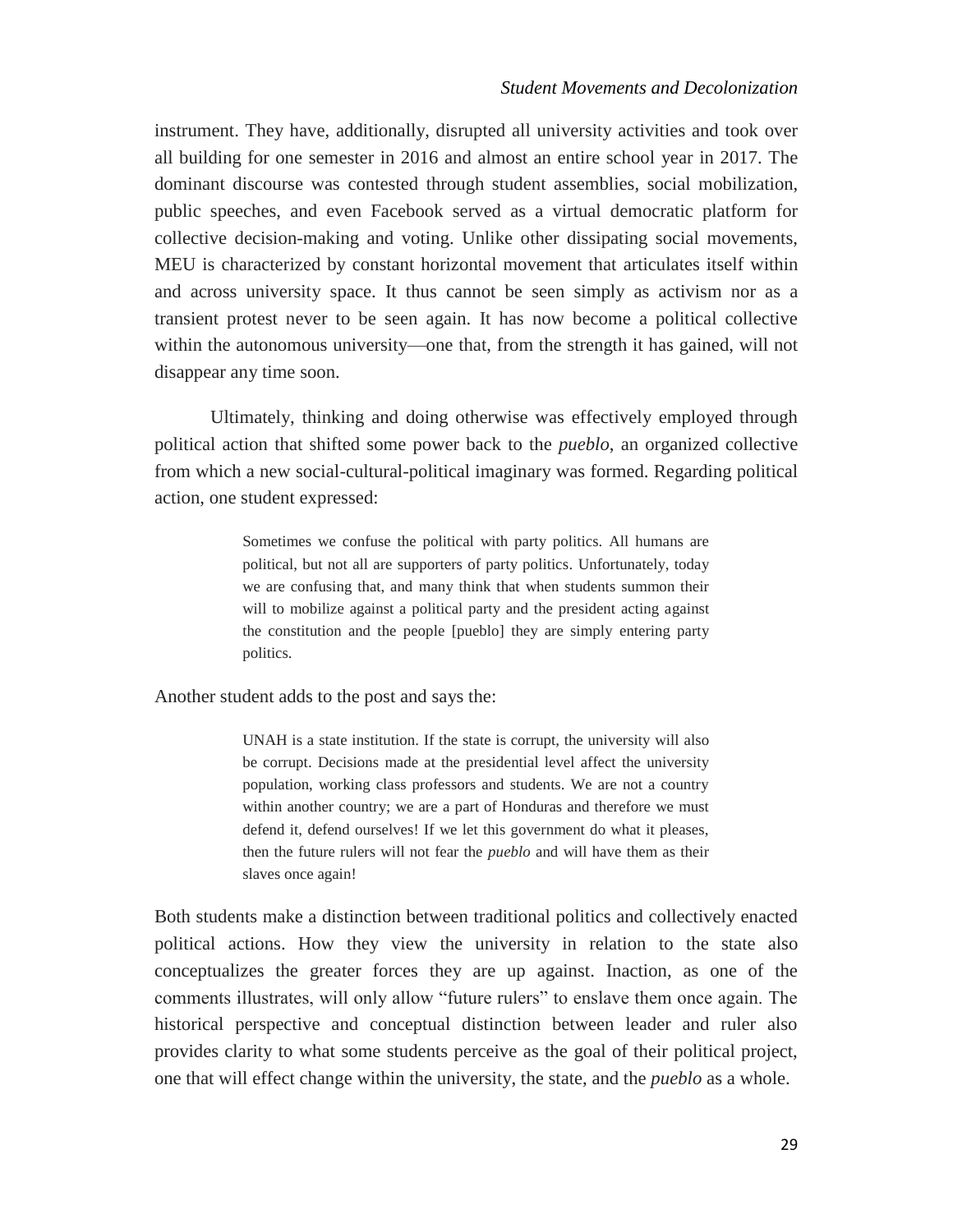It should not go without mentioning that MEU has a strong opposition. Some students troll the internet, particularly Facebook, and have free rein to regurgitate the dominant rhetoric. Others show genuine concern against the political alliance the student movement has with the nascent political party formed after the coup. The primary concern, however, aligns with the pervasive discourse of modernity and the material reality it promises. Students and faculty express fear of losing yet another semester of classes, and vehemently criticize the students involved in the social movement for lacking a strong work ethic. Adjunct professors were not paid when the UNAH was occupied by MEU, thereby creating an additional contingent opposed to political action.

One student hopes that MEU's proposal to return to classes is true, "for the student movement's sake since, given that many Facebook comments show a clear opposition against the student movement." Another university student replies by saying that the student movement once "had the support of the students, but at this point has earned the repudiation of the student community." Making a connection to party politics, one student adds that the student movement is "just as uncompromising as the authorities they hate so much. We want classes!" Faced with this oppositional reality, as the well-documented student movements in Chile encountered between 2011 and 2014 (Bellei, Cabalin, & Orellana, 2014; Cabalin, 2012; Stromquist & Sanyal, 2013), MEU will undoubtedly have to adapt politically if it is to remain a counter-structure and interpellating ideological force. Additionally, because MEU was successful in forcing the resignation of the university president, their continued political involvement will determine, on the one hand, who will be elected as the official university president in 2018, and, on the other, how students will reclaim cogovernance, one of the democratic Cordoba principles.

## **Concluding Thoughts**

What is important to note is the *Movimiento Estudiantil Universitario* goes beyond conventional forms of politics in that it challenges various forms of knowing and being in a world that increasingly portrays individualism as a key to success. The following questions are left unanswered: What other factors motivate students to put their lives on the line in a truly deadly post-coup context? What motivates faculty to join this struggle? How did they organize to take over buildings and paralyze the national university for an entire year? What are the new challenges and what will they do to adapt? How does the involvement of students majoring in medicine, engineering, and law—the highest paid professions in the country—reveal neoliberal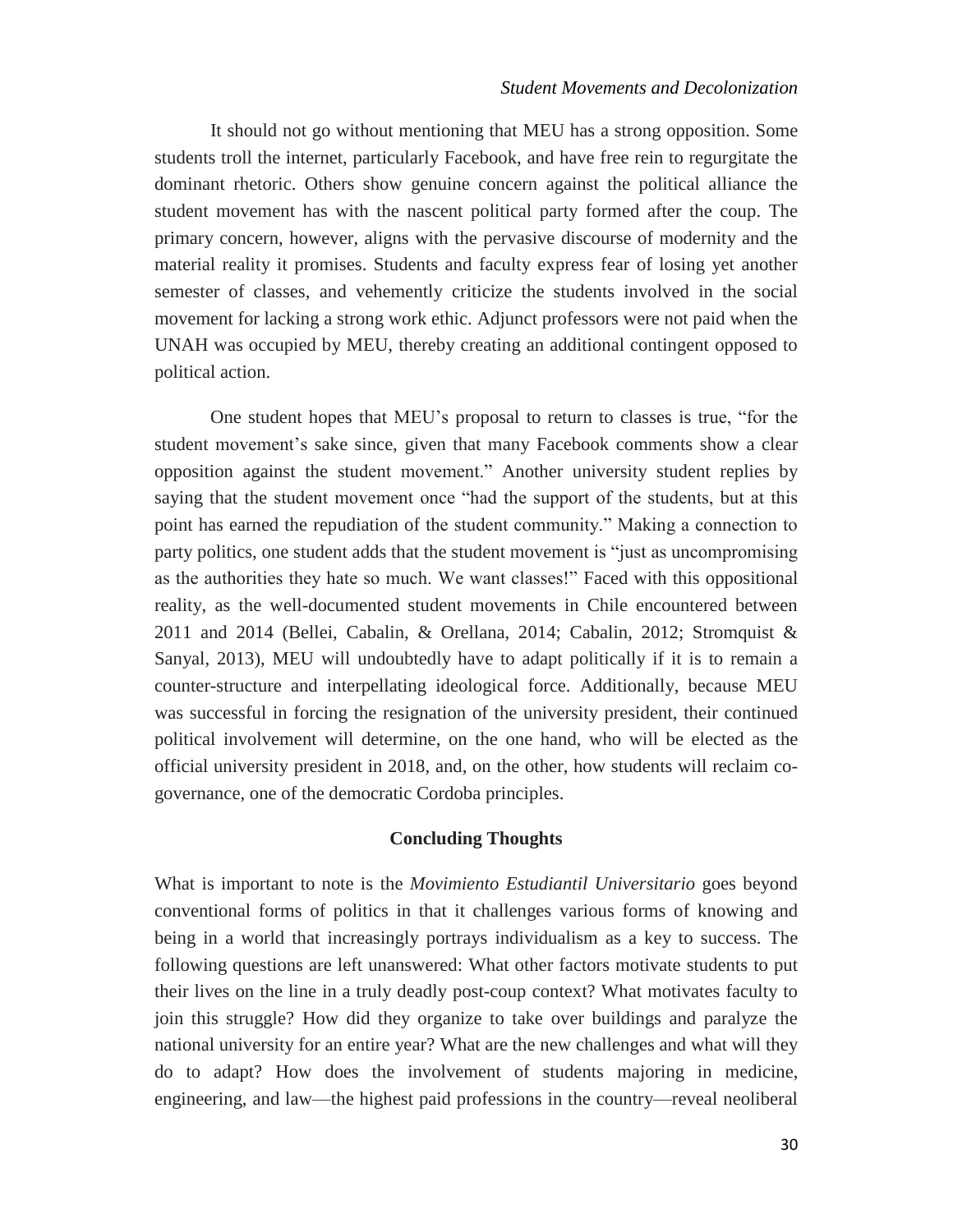globalization's unfulfilled and untenable promise? Why do students sacrifice their future careers for political action? What are the collective implications of these actions? Are the seductions of modernity being disrupted? Is a post-developmental, post-growth, and post-liberal imaginary part of this process? To conclude, it is clear the faceless student movement in Honduras refuses to center an individual at the expense of the collective. Instead of being a centripetal movement revolving around the charisma of a leader, the faceless have created a centrifugal political force which expands horizontally, toward the streets linking them to national and transnational political, economic, and military power structures. How events will unfold will only depend on the actors themselves, the faceless students, leaders, and organic intellectuals who are already in political formation and in constant movement.

#### **References**

- Altbach, P. (1975). Literary colonialism: books in the Third World. *Harvard Educational Review*, *45*(2), 226-236.
- Aparicio, J. R., & Blaser, M. (2008). The" Lettered City" and the insurrection of subjugated knowledges in Latin America. *Anthropological Quarterly*, *81*(1), 59-94.
- Arnove, R. F. (1980). Comparative education and world-systems analysis. *Comparative Education Review*, *24*(1), 48-62.
- Bellei, C.; Cabalin, C. & Orellana, V. (2014). The 2011 Chilean student movement against neoliberal educational policies. *Studies in Higher Education*, *39*(3), 426-440.
- Bernasconi, A. (2007). Is there a Latin American model of the university? *Comparative Education Review*, *52*(1), 27-52.
- Bernasconi, A. & Celis, S. (2017). Higher education reforms: Latin America in comparative perspective. education policy analysis archives, 25, 67.
- Blaser, M. (2009). Political ontology: cultural studies without 'cultures'? *Cultural Studies*, *23*(5-6), 873-896.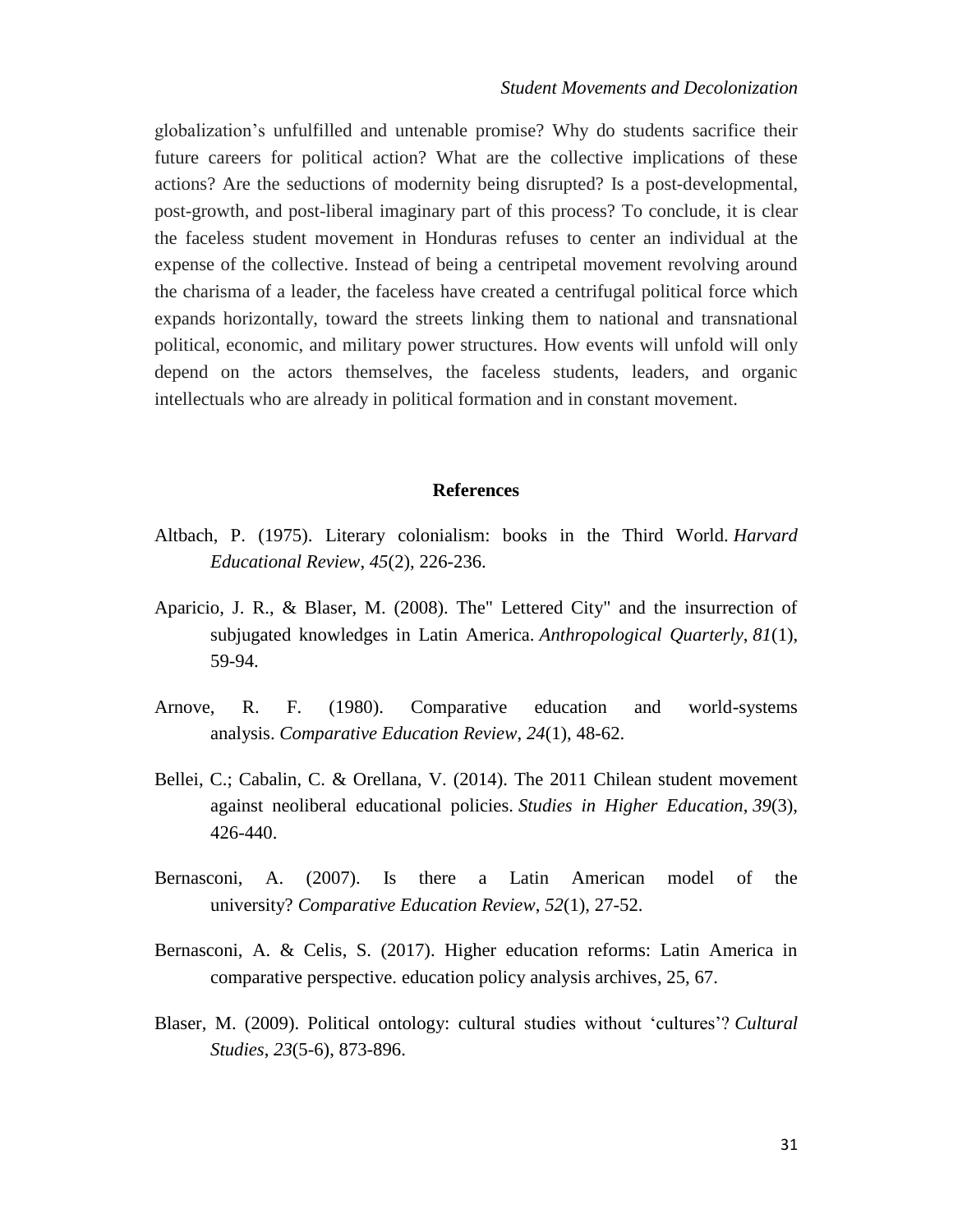- Blaser, M. (2013, October). Ontological conflicts and the stories of peoples in spite of Europe: Toward a conversation on political ontology. *Current Anthropology*, *54*(5), 547-568. <https://doi.org/10.1086/672270>(Article includes comments by Briones, C.; Burman, A.; Escobar, A.; Green, L.; Holbraad, M.;Verran, H. & Blaser, M.)
- Brunner, J.J. (2014). The Latin-American Idea of the Public University: Narratives in Divergent Scenarios. *Educacion XX1*, *17*(2), 17-34.
- Cabalin, C. (2012). Neoliberal education and student movements in Chile: Inequalities and malaise. *Policy Futures in Education*, *10*(2), 219-228.
- Cabalin, C. (2014). The conservative response to the 2011 Chilean student movement: Neoliberal education and media. *Discourse: studies in the cultural politics of education*, *35*(4), 485-498.
- Connell, R. (2014). Using southern theory: Decolonizing social thought in theory, research and application. *Planning Theory*, *13*(2), 210-223.
- Couture, P. L. (2015). New Private-Public Dynamics: Graduate Education in Uruguay. *International Higher Education*, (41). 15-17.
- Dussel, E. (2010). *Política de la liberación: arquitectónica*. Editorial Trotta, SA.
- Escobar, A. (2004). Beyond the Third World: imperial globality, global coloniality and anti-globalisation social movements. *Third World Quarterly*, *25*(1), 207- 230.
- Escobar, A. (2007). Worlds and knowledges otherwise 1: The Latin American modernity/coloniality research program. *Cultural studies*, *21*(2-3), 179-210.
- Escobar, A. (2010). Latin America at a crossroads: alternative modernizations, postliberalism, or post-development?. *Cultural studies*, *24*(1), 1-65.
- Escobar, G. I. A. & Barahona, L. L. B. (2017). Profundización en la erosión y violación de los derechos de estudiantes y docentes en el nivel de educación superior en Honduras (2009-2016). *Revista Intercambio*, (10), 20-23.
- Foucault, M. (1980). *Power/knowledge: Selected interviews and other writings, 1972-1977*. NY: Pantheon.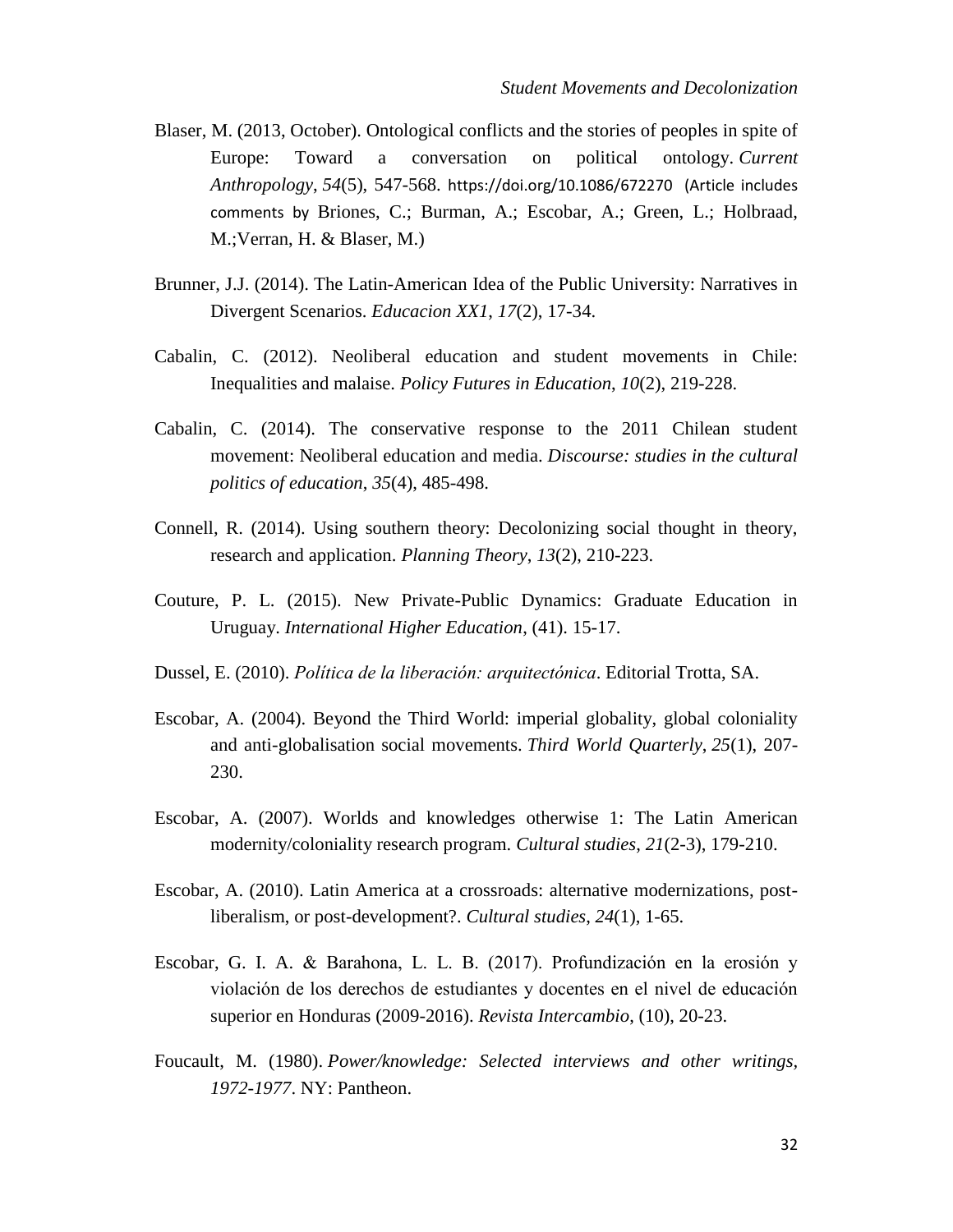- Gordon, L. R. (2014). Disciplinary decadence and the decolonisation of knowledge. *Africa Development*, *39*(1), 81-92
- Hall, S. (2011). The neo-liberal revolution. *Cultural studies*, *25*(6), 705-728.
- Haraway, D. (1988). Situated knowledges: The science question in feminism and the privilege of partial perspective. *Feminist studies*, *14*(3), 575-599.
- Jameson, F. & Miyoshi, M. (Eds.). (1998). *The cultures of globalization*. Durham: Duke University Press.
- Jameson, F. (1991). *Postmodernism, or, the cultural logic of late capitalism*. Durham: Duke University Press.
- Knobel, M. & Bernasconi, A. (2017). Latin American Universities: Stuck in the Twentieth Century. *International Higher Education*, (88), 26-28.
- Levy, D. (1981). Student politics in contemporary Latin America. *Canadian Journal of Political Science/Revue canadienne de science politique*, 14(2), 353-376
- López Segrera, F.; Brock, C. & Sobrinho, J. D. (2009). *Higher education in Latin America and the Caribbean 2008*. Caracas: IESALC-UNESCO.
- Lugones, M. (2010). Toward a decolonial feminism. *Hypatia*, *25*(4), 742-759.
- Martí, J. (1974). *Nuestra América*. Fundacion Biblioteca Ayacuch.
- Masemann, V. L. (1982). Critical ethnography in the study of comparative education. *Comparative Education Review*, *26*(1), 1-15.
- Mignolo, W. (2011). *The darker side of western modernity: Global futures, decolonial options*. Durham: Duke University Press.
- Mignolo, W. (2012). *Local histories/global designs: Coloniality, subaltern knowledges, and border thinking*. Princeton: Princeton University Press
- Mills, C. W. (2015). Decolonizing Western political philosophy. *New Political Science*, *37*(1), 1-24.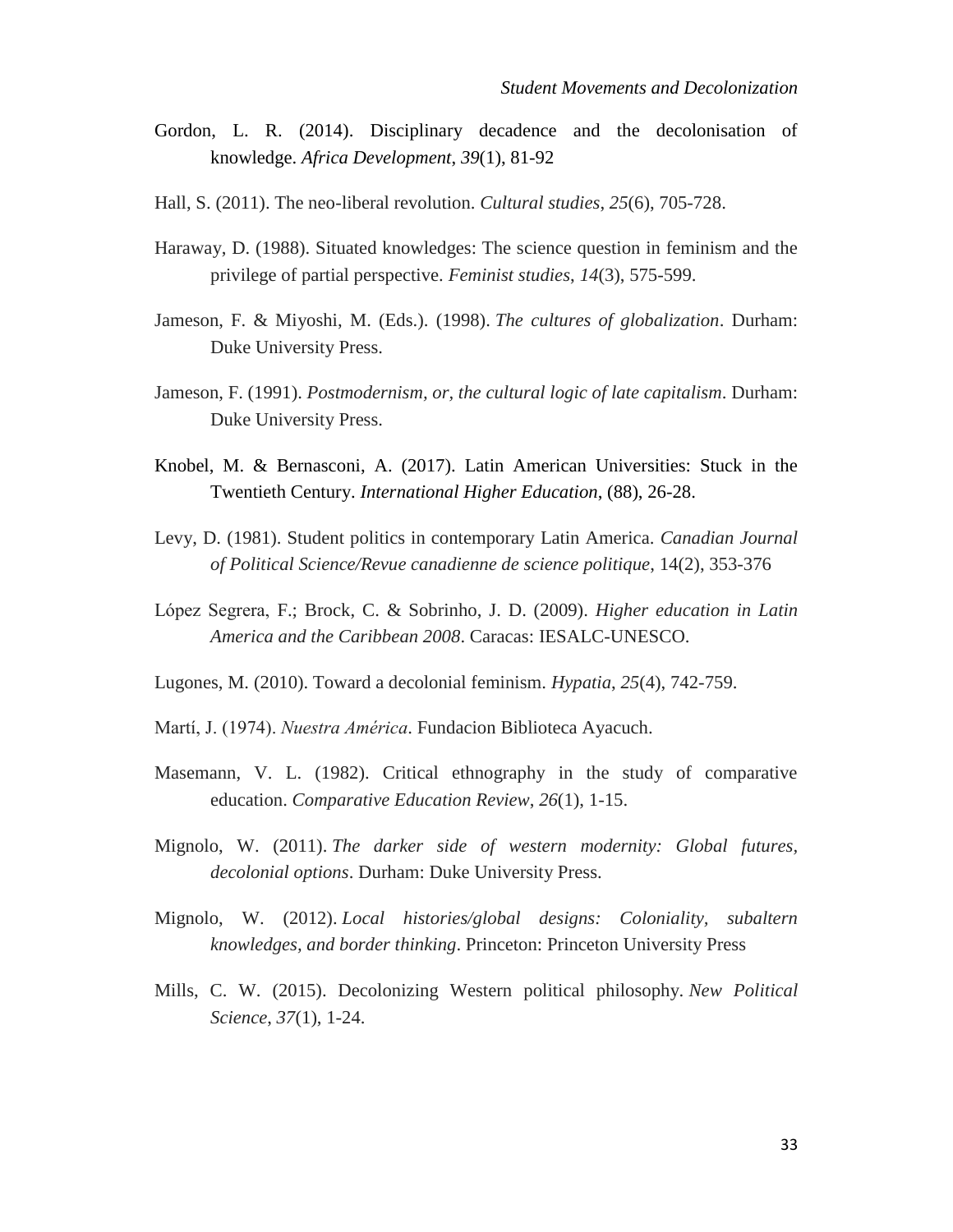- Muhr, T. (2010). Counter- hegemonic regionalism and higher education for all: Venezuela and the ALBA. *Globalisation, Societies and Education*, *8*(1), 39- 57.
- Muhr, T. (2016). Equity of access to higher education in the context of South–South cooperation in Latin America: a pluri-scalar analysis. *Higher Education*, *72*(4), 557-571.
- Patel, L. (2014). Countering coloniality in educational research: From ownership to answerability. *Educational Studies*, *50*(4), 357-377.
- Robertson, S. L. & Dale, R. (2015). Towards a 'critical cultural political economy' account of the globalising of education. *Globalisation, Societies and Education*, *13*(1), 149-170.
- Santos, B. D. S. (2005). *La universidad en el siglo XXI para una reforma democrática y emancipadora de la universidad*. Mexico City: Universidad Nacional Autónoma de México.
- Santos, B. D. S. (2012). The university at a crossroads. *Human Architecture: Journal of the Sociology of Self-Knowledge, 10*(1), 7-16.
- Silova, I.; Millei, Z. & Piattoeva, N. (2017). Interrupting the Coloniality of Knowledge Production in Comparative Education: Postsocialist and Postcolonial Dialogues after the Cold War. *Comparative Education Review*, *61*(S1), S74-S102.
- Smith, L. T. (1999). Decolonizing methodologies: Research and Aboriginal peoples.
- Stromquist, N. P. & Sanyal, A. (2013). Student resistance to neoliberalism in Chile. *International studies in sociology of education*, *23*(2), 152-178.
- Tiostanova, M. V. & Mignolo, W. (2012). *Learning to unlearn: Decolonial reflections from Eurasia and the Americas.* Columbus: The Ohio State University Press.
- Torres, C. A. (2011). Public universities and the neoliberal common sense: Seven iconoclastic theses. *International Studies in Sociology of Education*, *21*(3), 177-197.